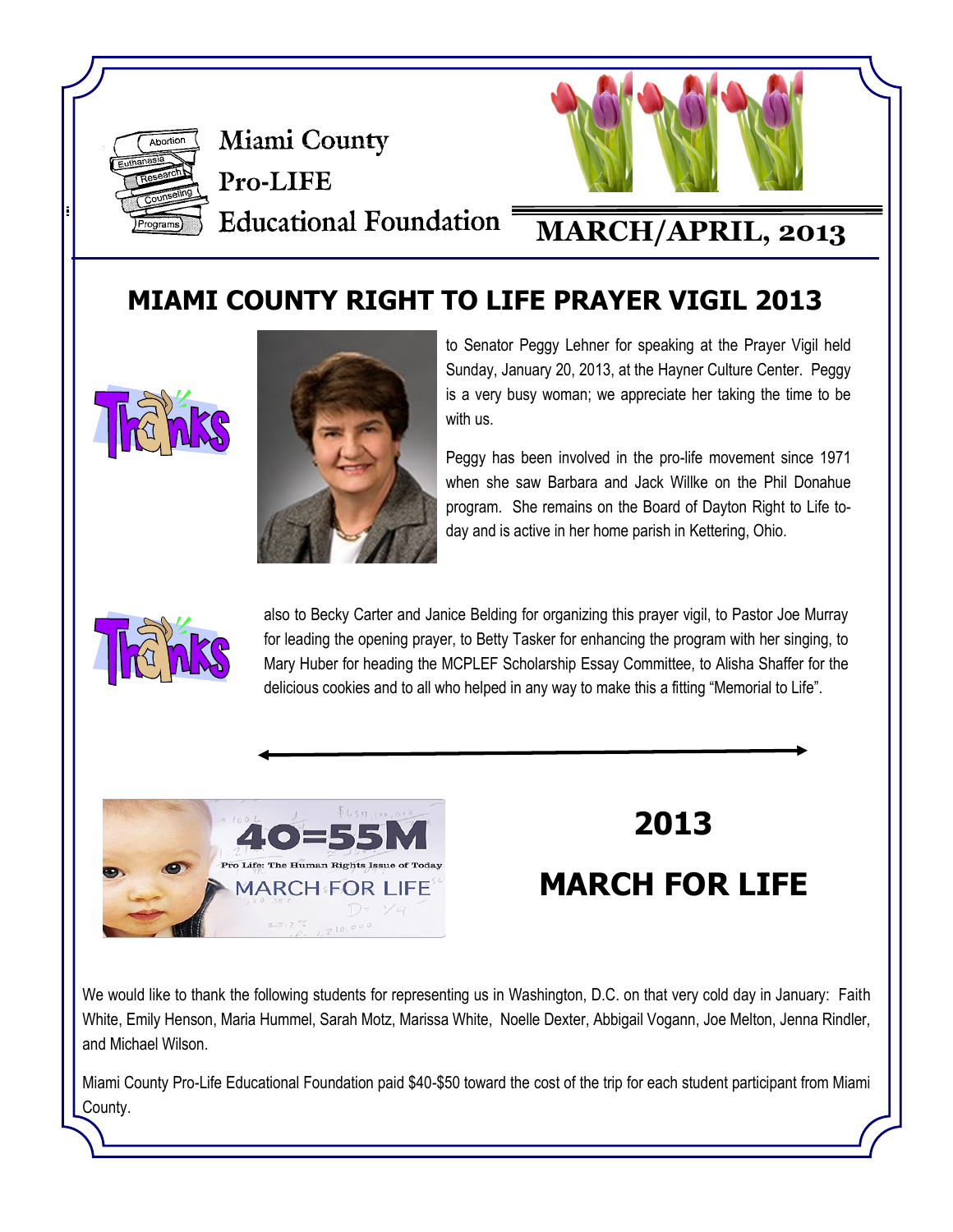Page 2 MARCH/APRIL, 2013

### **ANNOUNCING OUR NEW VOLUTEER DAVID GEIGER!!!**



We would like to introduce David Geiger to you. David lives in Troy, Ohio and works in Aerospace Intelligence at WPAFB. He is active with Apex Community Church in Dayton, Ohio. His mother and father, Rodney and Durinda Geiger live close to New Carlisle. He has three sisters and one brother who are all married, providing David with three nieces and three nephews to keep him busy. He was recently elected Vice President of Miami County Right to Life. He was the 2011 Chairman of the Troy Strawberry Festival and is currently the Board President for Habitat for Humanity, Miami County.

David has been solidly pro-life since, at the age of 12, he went to see Ronald Reagan in Dayton. His father debated an angry pro-abortion gentleman there, making a passionate stand for unborn babies; this really influenced him. David attended March for Life in D.C. with his family and friends when he was 18. He has been active in many pro-life events. While driving in Troy one day, David saw the MCRTL building and did some searching online to get more information. This led him to Mary Jo and Dave Enneking and helping with the Strawberry Festival.

David states "I trust that my participation on the MCRTL Board will do a small part to further the titanic effort to save unborn babies."

Sincerely,

Dave Geiger

### **CORD BLOOD STEM CELLS USED TO TREAT CEREBRAL PALSY IN KIDS**

"It's wonderful to see more doctors recognize the potential of adult stem cells from umbilical cord blood for treating cerebral palsy in young children. This is such a needed and simple application, and many young lives could be influenced by using these adult stem cells from cord blood," said Dr. Pentice.

Only five percent of women save their newborn child's umbilical cord blood, a rich source of potential help to treat various diseases. Stem cells will be thawed and reintroduced intravenously into the body.

Allison Thurman, age three, was the first Michigan participant in the trial. In 2010, Allison was diagnosed with spastic cerebral palsy. Since Allison completed the trial treatments a year ago, her mother, Erica Thurman, said she has noticed improvement in her daughter's speech and ability to use her legs.

"'At first she was only able to use her walker when we assisted her by holding her around the hips, Thurman said of her daughter. 'Two weeks after the stem cell injections, she was pulling herself up on the walker.' "'Her vocabulary has increased, the clarity of her words, pretty much everything has improved,' she said."

*By Dave Andrusko, LifeNews.com., 2/15/13*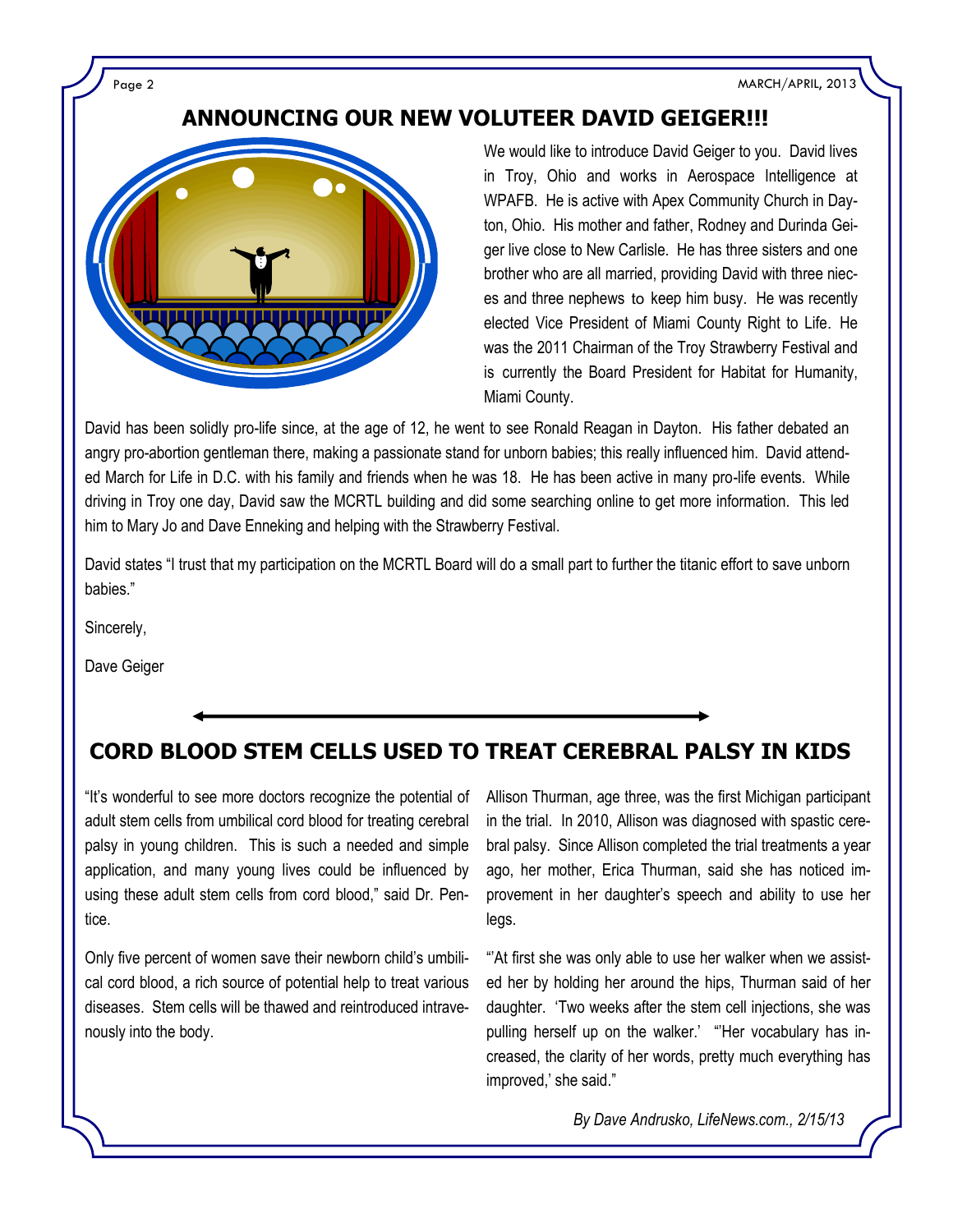ed a model of the state of the state of the state of the MARCH/APRIL, 2013 MARCH/APRIL, 2013

|                | We pray with hope for all those making choices<br>That they will choose to save the life within.                                                                                                                                          | <b>UPCOMING EVENTS</b>                                        |                                                                                                     |  |
|----------------|-------------------------------------------------------------------------------------------------------------------------------------------------------------------------------------------------------------------------------------------|---------------------------------------------------------------|-----------------------------------------------------------------------------------------------------|--|
|                | We pray for all the innocent and helpless<br>The ones whose lives have still yet to begin.                                                                                                                                                | May 11 and<br>12, 2013                                        | <b>Mother's Day Rose Sale</b>                                                                       |  |
|                |                                                                                                                                                                                                                                           | May 27, 2013<br><b>June 1-2</b><br>August 31-<br>Sept. 2      | <b>Memorial Day Parade</b><br>Piqua, Ohio<br><b>Strawberry Festival</b><br><b>Heritage Festival</b> |  |
|                | O precious child nestled in your mother's womb<br>Awaiting for your day of birth to come<br>We pray the angels guard you and protect you<br>And for God's grace and love to touch your parents' hearts.<br>Poem Written by Tammy Hemmerle |                                                               |                                                                                                     |  |
| <b>NAME</b>    | _________________<br><b>MEMBERSHIP RENEWAL FORM</b>                                                                                                                                                                                       | <b>SINGLE</b>                                                 | \$10.00                                                                                             |  |
| <b>ADDRESS</b> |                                                                                                                                                                                                                                           | <b>FAMILY</b><br><b>MAKE CHECK PAYABLE TO</b><br>AND SEND TO: | \$15.00<br><b>MIAMI COUNTY RIGHT TO LIFE</b>                                                        |  |
| <b>EMAIL</b>   |                                                                                                                                                                                                                                           |                                                               | P.O. BOX 201<br><b>TROY, OHIO 45373</b>                                                             |  |
| and zip code.  | Would you like to receive the newsletter electronically? Just send an email to:<br>carolahemmerle@aol.com. Please include: your email address, name, address, city, state                                                                 |                                                               |                                                                                                     |  |
|                | You can also view the newsletter by going to miamicountyrighttolife.org. Newsletters<br>are archived and you can view not only the present newsletter but past ones as well!                                                              |                                                               |                                                                                                     |  |